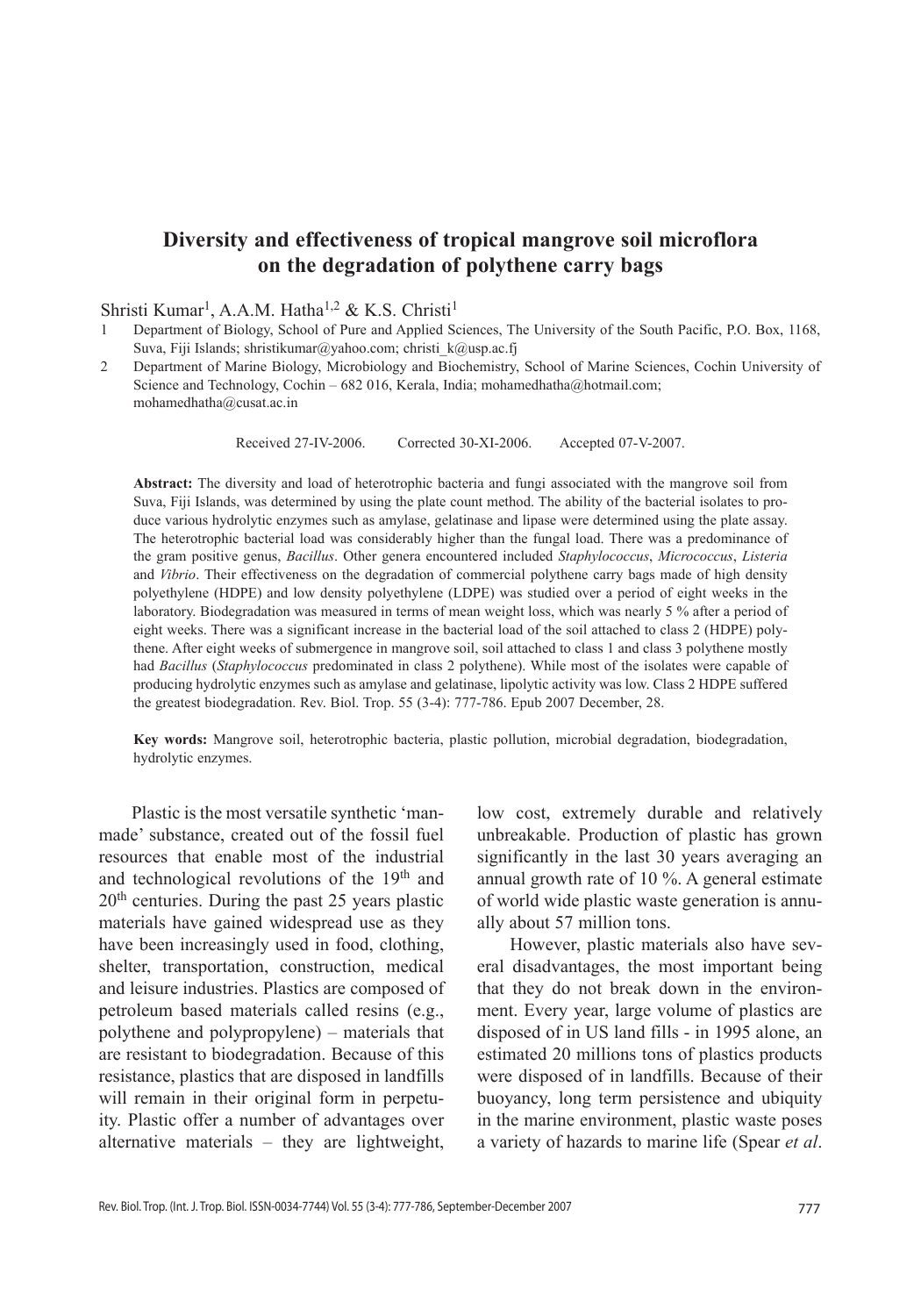1995). In recent years there has been growing public concern over environmental deterioration associated with the disposal of conventional plastics. Discarded plastics, besides being highly visible are a rapidly increasing percentage of solid waste in landfills, resistant to biodegradation leading to pollution, harmful to the natural environment. These problems have made plastic waste a major focus in the management of solid waste. For marine waters, an international accord (the MARPOL [marine pollution] Treaty) has been ratified to deal with sources of pollution, including plastics. In addition to the impacts on marine animals, plastic debris also aesthetically degrades the environment and has impact on our economy, human health and safety.

Considering the diversity of life on earth surface, prokaryotes offer maximum diversity in terms its habitat occupation and physiological/ metabolic capabilities. They are present in every possible niche on earth, whether moderate or extreme. While archaebacteria are specialised to live in extremes of temperature, pH, salinity and pressure other forms of prokaryotes are capable of occupying all other possible ranges. Their survival capabilities are proved to be remarkable which is to a great extent made possible by the fragility of their genomes, which undergoes mutation at very high frequency when compared to other forms of life. Most of the biodegradation studies on plastics are being carried out using microorganims.

Mangroves are considered as areas of high biological productivity, including the microbial community. Because of the typical vegetation, root systems and reduced tidal flow there is a large scale accumulation of organic, inorganic and plastic wastes in this very important ecosystem. Most of the organic wastes undergo microbial degradation and contributes to the biological productivity either directly or indirectly. Heterotrophic bacteria utilise organic matter as a source of energy converting complex organic matter into the final metabolic waste products such as water and carbon dioxide. As a result of this natural process wastes are either used up or converted into a less harmful form.

Furthermore, heterotrophic bacteria show high degree of diversity in their metabolic capabilities resulting from a great range of enzymes with different substrate specificities.

There is considerable research on the development of biodegradable plastics as well as on the degradation of existing plastics using microorganisms. Since microorganisms are capable of degrading most of the organic and inorganic materials, there is lot of interest in the microbial degradation of plastic and polythene waste material. Kambe *et al*. (1995) isolated and characterized a bacterium from soil which utilizes polyester polyurethane as a sole carbon and nitrogen source. Two strains with good polyurethane degrading activity were isolated and identified as *Comamonas acidovorans*. Oda *et al*. (1998) studied the Polycaprolactone depolymerase produced by the bacterium *Alcaligenes faecalis*. He isolated several bacteria capable of degrading polycaprolactone (PCL) from soil and activated sludge.

Imam *et al*. (1999) investigated the degradation of starch–poly (b-hydroxybutyrate-Cob-hydroxyvalerate) bioplastic in tropical coastal waters. They reported that significant biodegradation occurred only after colonization of the plastic, a parameter that was dependent on the resident microbial populations. Webb *et al*. (2000) studied the fungal colonization and biodeterioration of plasticized polyvinyl chloride *in situ* an *ex situ* conditions. These results suggest that microbial succession may occur during the long periods of exposure in *in situ*. They have identified *Aureobasidium pullulans* was the principal colonizing fungus and a group of yeasts and yeast-like fungi, including *Rhodotorula aurantiaca* and *Kluyveromyces* spp. Incidence of marine and mangrove bacteria accumulating polyhydroxy alkanoates on the mid-west coast of India has been reported by Rawte *et al*. (2002). Microbial degradation of Poly (ε-caprolactone) (PCL)-Poly vinyl butyral (PVB) blends have been studied by Rohindra et al. (2003). Recent research (Kathiresan 2003) has revealed that the high diversity of the microorganisms in the mangrove soil is capable of degrading the plastics, although at a slower rate.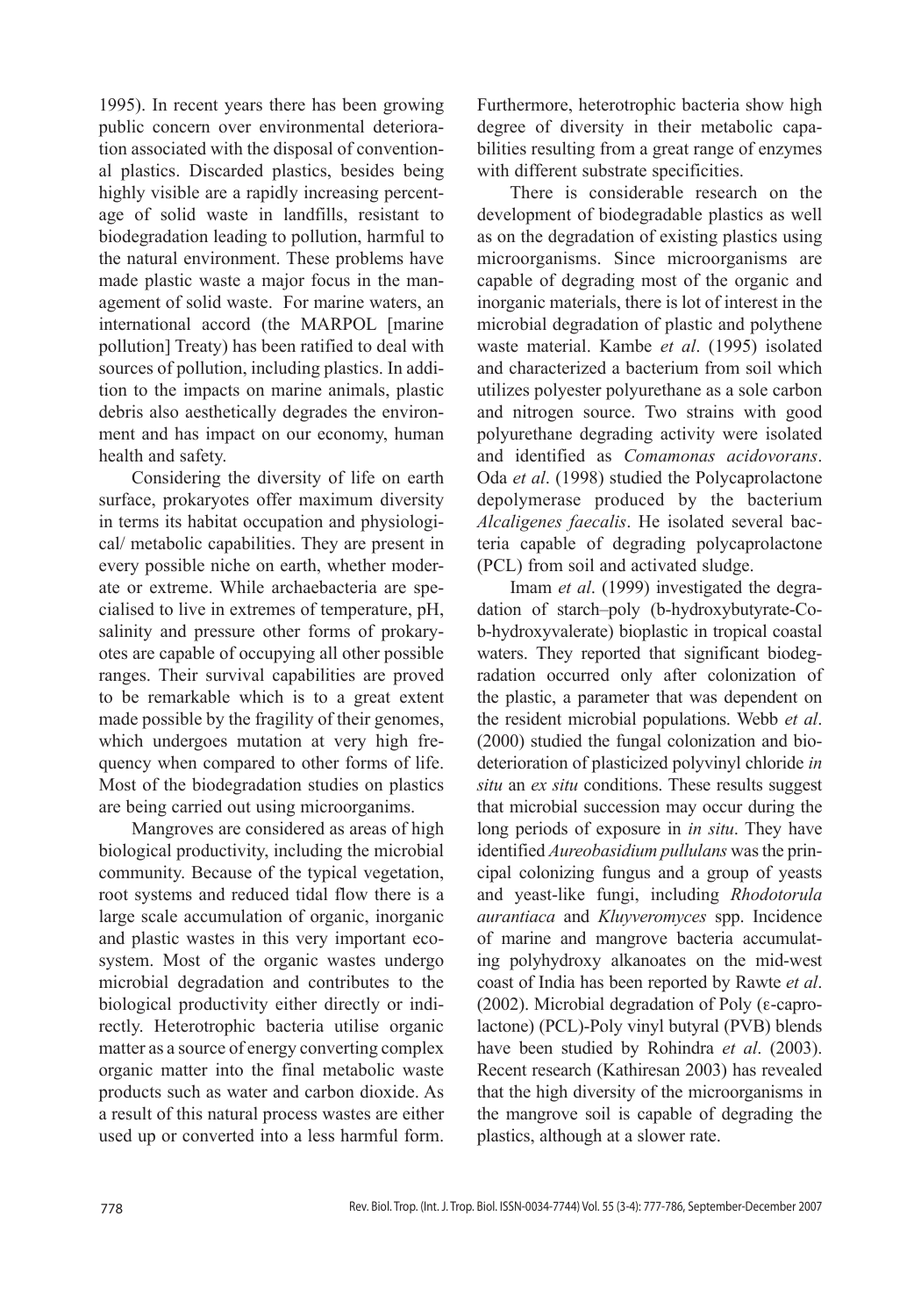Low-density polyethylene (LDPE), accounts for 60 % of the total plastic production and the most commonly found solid waste is the non-degradable polythene carry bag. The indiscriminate use of polythene shopping bags by the public is increasingly becoming an environmental problem in Fiji. Although Department of Environment has come with awareness campaigns on 3R's (reduce, reuse and recycle), most of the coastal environments of Fiji are littered with large quantity of this highly recalcitrant waste material. The present study has been taken up with an objective of estimating the diversity of the mangrove microflora, with special emphasis on determining their ability to degrade the polythene wastes.

# Materials and Methods

**Estimation of the heterotrophic bacteria and fungi in the mangrove soil sample:** soil samples were collected in sterile polyethylene bags from three different sites of the mangrove at Suva, Fiji Islands (Between 17o28'-17o51' S and 178°25' - 179°19' E). The samples were serially diluted and pour plated in sterile nutrient agar and potato dextrose agar to estimate and isolate the heterotrophic bacteria and fungi respectively. The plates were incubated at 37 oC for 48 h. After incubation, plates with 30- 300 colonies were chosen for counting and the total plate count for bacteria and fungi was expressed as number of colony forming units (cfu) per gram of soil.

**Characterization of the heterotrophic bacteria from the mangrove soil sample:** after counting and estimation of total bacterial load, morphologically different colonies were picked up using a sterile inoculation needle and aseptically transferred to sterile nutrient agar slants for further characterization. A total of 43 isolates were chosen for characterization. The isolates were characterized up to genera using the identification scheme provided in Bergey's manual of determinative bacteriology (Buchanan and Gibbons 1979) based on various staining and biochemical reactions such as Gram-staining, spore staining, motility, oxidation fermentation (O/F) test, Kovac's oxidase and catalase tests.

**Evaluation of hydrolytic enzymes produced by the heterotrophic bacteria from mangrove soil:** nutrient agar supplemented with 1 % starch, 1 % gelatine and 1 % tween 80 to get starch agar, gelatine agar and lipid agar respectively. The media were sterilised at 15 lb for 15 min. About 15-20 ml of the sterilised media was poured into sterile petridishes to get the sterile plates of respective media. The plates were surface dried overnight and spot inoculated with the bacterial isolates (4 isolates per plate). The plates were incubated at 37 °C for 48 h. After incubation the surface of the starch agar plates was flooded with Gram's iodine solution and the gelatine agar plates with mercuric chloride solution. Clear zone around the culture on starch agar plates and gelatine agar plates were considered positive for amylase and gelatinase activity respectively. Lipase activity was indicated by the change in the opacity of the lipid agar around the positive cultures.

**Classification of plastics:** Perkin Elmer (Netherlands) Pyris 6 differential scanning calorimeter (DSC) was used to identify the different types of polythene samples used for biodegradation studies. The samples were weighed before DSC measurement. Scanning was done from 20  $\rm{^{\circ}C}$  to 200  $\rm{^{\circ}C}$  under nitrogen flow.

**Biodegradation of plastics:** mangrove soil from three sites at the study area was collected as mentioned in section 2.1. A microcosm of this environment was replicated in lab by keeping the soils in 59 cm (length) x 36 cm (width) x 21 cm (depth) plastic crate. The water level was maintained in such a way to keep the soils under slightly submerged condition. Three classes of polythene used to make carry bags were used for the degradation studies. Definite size  $(5 \text{ cm}^2)$  of these were cut out from these bags, weighed and buried in the soil at a depth of 5 cm. Class 1 was identified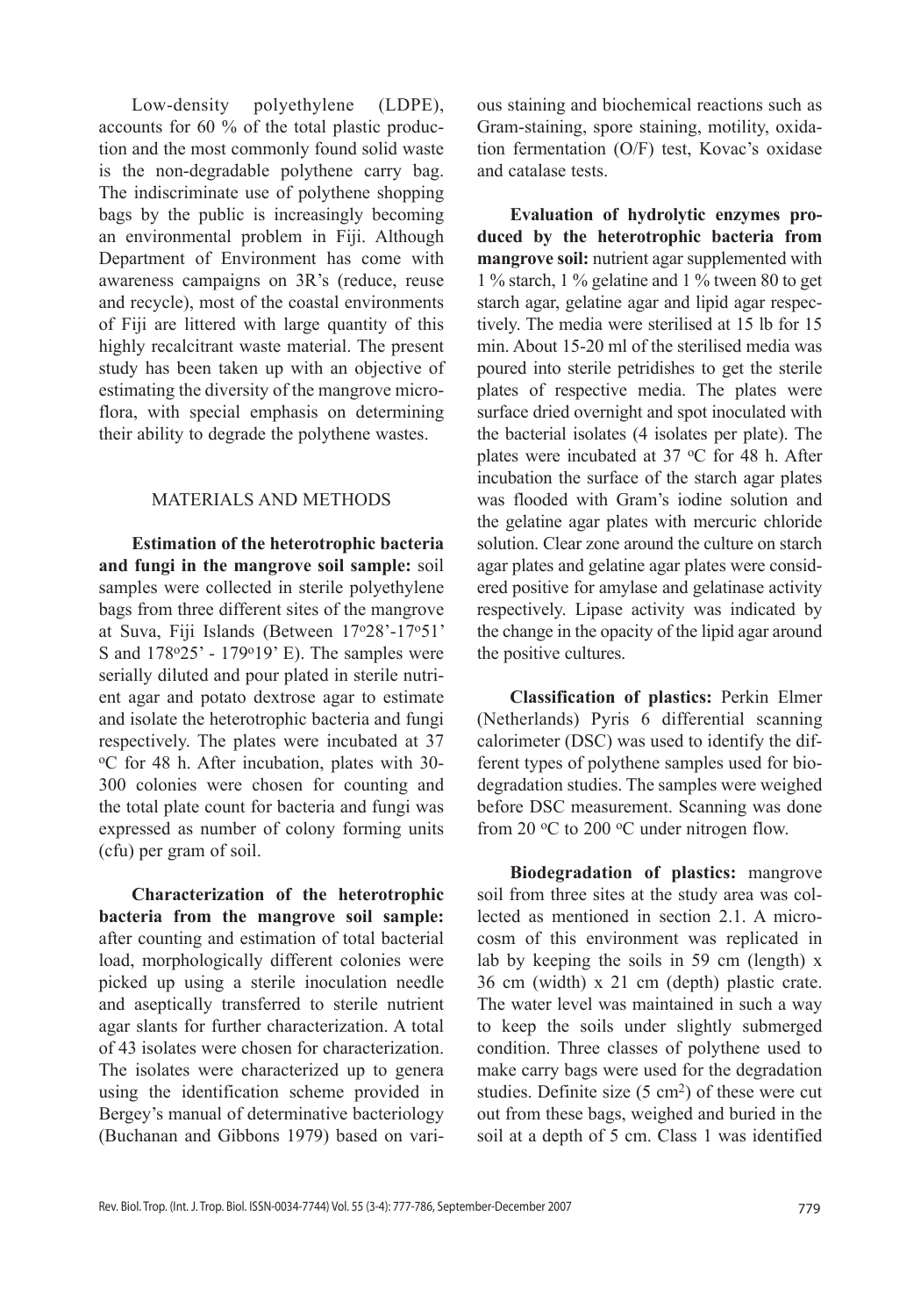as LDPE and class 2 and 3 as HDPE based on melting point curves using differential scanning calorimeter. Fifteen pieces of each sample were used for the experiment and the mean weight was taken. The samples were removed after fourth and eighth week, washed and dried. Then the mean weight was recorded.

**Estimation and characterization of the heterotrophic bacteria attached to different classes of polythene:** the soils attached to the different polythene surfaces were collected by washing them with sterile distilled water into a sterile conical



Fig. 1. Percentage of weight loss observed in the different classes of polythene treated with mangrove soil microflora over a period of eight weeks.

flask. The estimation and characterization of heterotrophic bacteria attached to different classes of polythene was carried out as described. The hydrolytic enzyme activities of these microorganisms were also evaluated as described previously.

### **RESULTS**

Total aerobic plate count of heterotrophic bacteria and fungi is presented in Table 1. The total heterotrophic bacteria (THB) load from different sites varied from 1.07x104 to 1.35x104, while the fungal load varied from  $3x10^2$  to  $6x10^3$  colony forming units (CFU) per gram. There was not any significant variation among the THB and fungal load from different

sites. The fungal load was found to be considerably lower when compared to THB load.

Characterization of the bacterial isolates (Table 2) revealed that *Bacillus* was the dominant genera in the mangrove soil. Other genera such as *Micrococcus*, *Listeria* and *Vibrio* were also encountered in the mangrove soil samples. Table 2 also represents the load and generic composition of the THB in the soil attached to different polythene samples used for degradation studies. Results clearly revealed the changes in THB load and generic composition of the bacterial flora. Results indicated that the soil attached to the class 2 polyethylene (HDPE) had a very high bacterial load  $(112x10<sup>9</sup>$  cfu/g) compared to the other two types of polyethylene.

The evaluation of the production of hydrolytic enzymes by the isolated heterotrophic

TABLE 1 *Load of heterotrophic bacteria and fungi in the mangrove soil from Suva, Fiji*

| Parameter                             | Site 1             | Site 2              | Site 3             |
|---------------------------------------|--------------------|---------------------|--------------------|
| Heterotrophic bacterial load (cfu/gm) | $1.35 \times 10^4$ | $2.8 \times 10^{4}$ | $1.07 \times 10^4$ |
| Fungal load (cfu/gm)                  | $3 \times 10^{2}$  | $2 \times 10^3$     | $6 \times 10^3$    |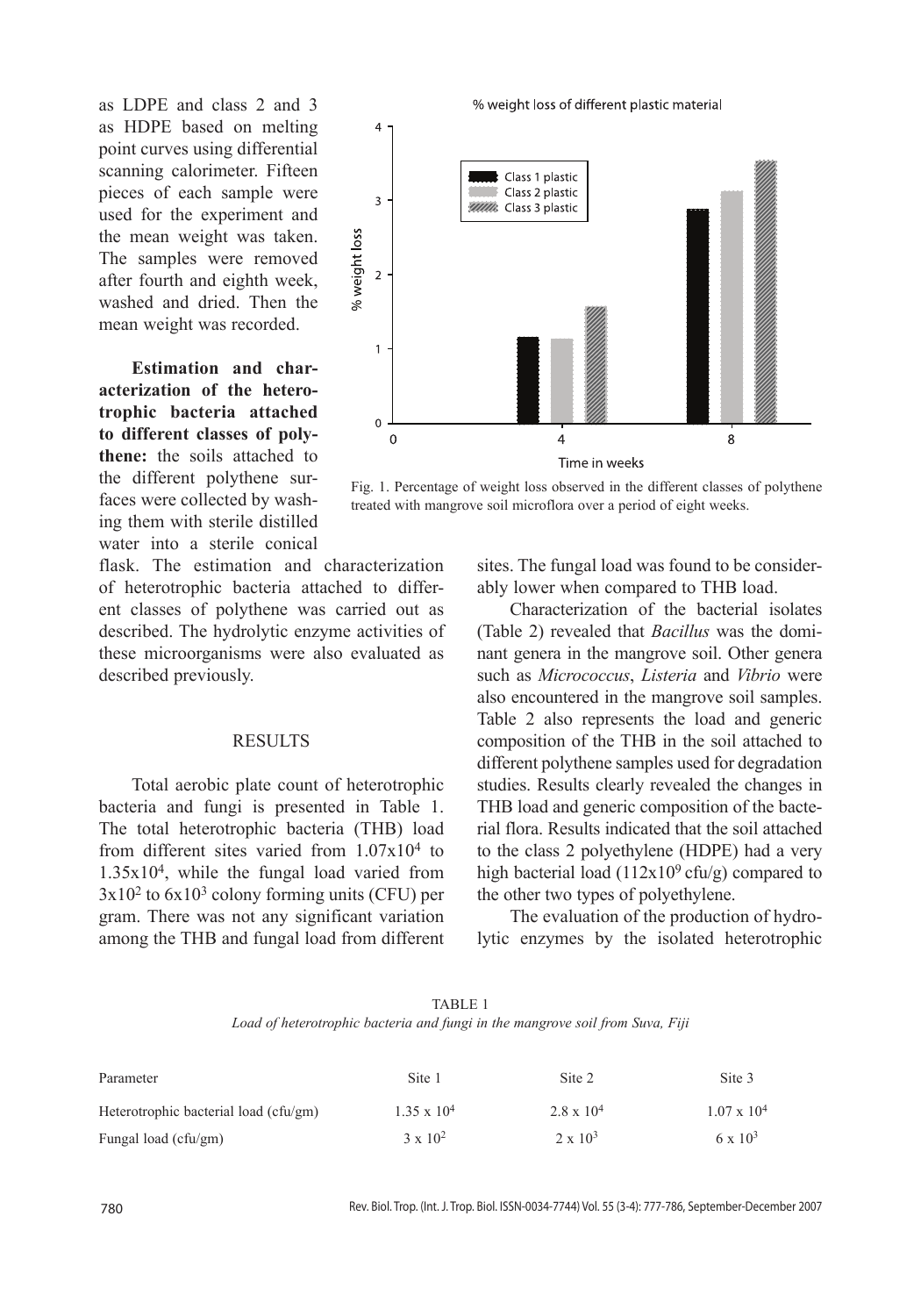#### TABLE 2

*The mean heterotrophic bacterial load and different genera encountered in the initial mangrove soil sample and the soil samples adhered to different classes of polythene*

| Sample                                       | Heterotrophic bacterial<br>load (cfu/gm) | Genera found $(\% )$                                     |
|----------------------------------------------|------------------------------------------|----------------------------------------------------------|
| Mangrove soil                                | $1.74 \times 10^{4}$                     | Bacillus 77*<br>Micrococcus 12<br>Listeria 9<br>Vibrio 2 |
| Soil attached to Class 1 polyethylene LDPE   | $6.8 \times 10^4$                        | Bacillus 85.7<br>Listeria 14.3                           |
| Soil attached to Class II polyethylene HDPE  | $1.11 \times 10^{11}$                    | Bacillus 28.6<br>Staphylococcus 71.4                     |
| Soil attached to Class III polyethylene HDPE | $3.3 \times 10^5$                        | Bacillus 100                                             |

\*Values in the parenthesis indicate percentage incidence of each genus

bacteria from the soil attached to different classes of polyethylene also showed a lot of variability when compared to that of the isolates from original mangrove soil (Table 3). While the bacterial isolates from class 2 polyethylene had reduced gelatinase and amylase activity there was considerable improvement in lipolytic activity. In case of the isolates from class I and class 3 the ability to produce gelatinase and amylase was found to be higher.

Furthermore, the biodegradation was assessed in terms of percentage weight loss (Fig. 1). It was found that a reduction in the mean weight of all three classes of plastics has taken place indicating the degradation. It was found that class 3 polyethylene (HDPE) had undergone more biodegradation when compared to the other two.

# **DISCUSSION**

The results revealed that the heterotrophic bacterial load in the mangrove soil from the study area was in the range of  $10<sup>4</sup>$  to  $10<sup>5</sup>$  cfu/gm which was nearly similar to the observations of Dhevendran *et al*. (1987) who reported  $33.2 \times 10^5$  cfu/gm bacterial population from Astamudy lake sediment. The THB load encountered in the present study was one log lower than those reported by Kathiresan (2003) in the mangrove soils from India. However,

|--|

*Hydrolytic enzyme producing ability of the bacterial isolates from the initial mangrove soil sample and soil samples adhered to different classes of polyethylene*

|                                              | Percentage of isolates capable of producing |            |          |  |
|----------------------------------------------|---------------------------------------------|------------|----------|--|
| Sample                                       | Amylase                                     | Gelatinase | Lipase   |  |
| Mangrove soil                                | 46.5                                        | 81.4       | 4.7      |  |
| Soil attached to Class I polyethylene LDPE   | 92.7                                        | 64.3       | $\Omega$ |  |
| Soil attached to Class II polyethylene HDPE  | 28.6                                        | 28.6       | 14.3     |  |
| Soil attached to Class III polyethylene HDPE | 92.7                                        | 92.7       | 7.1      |  |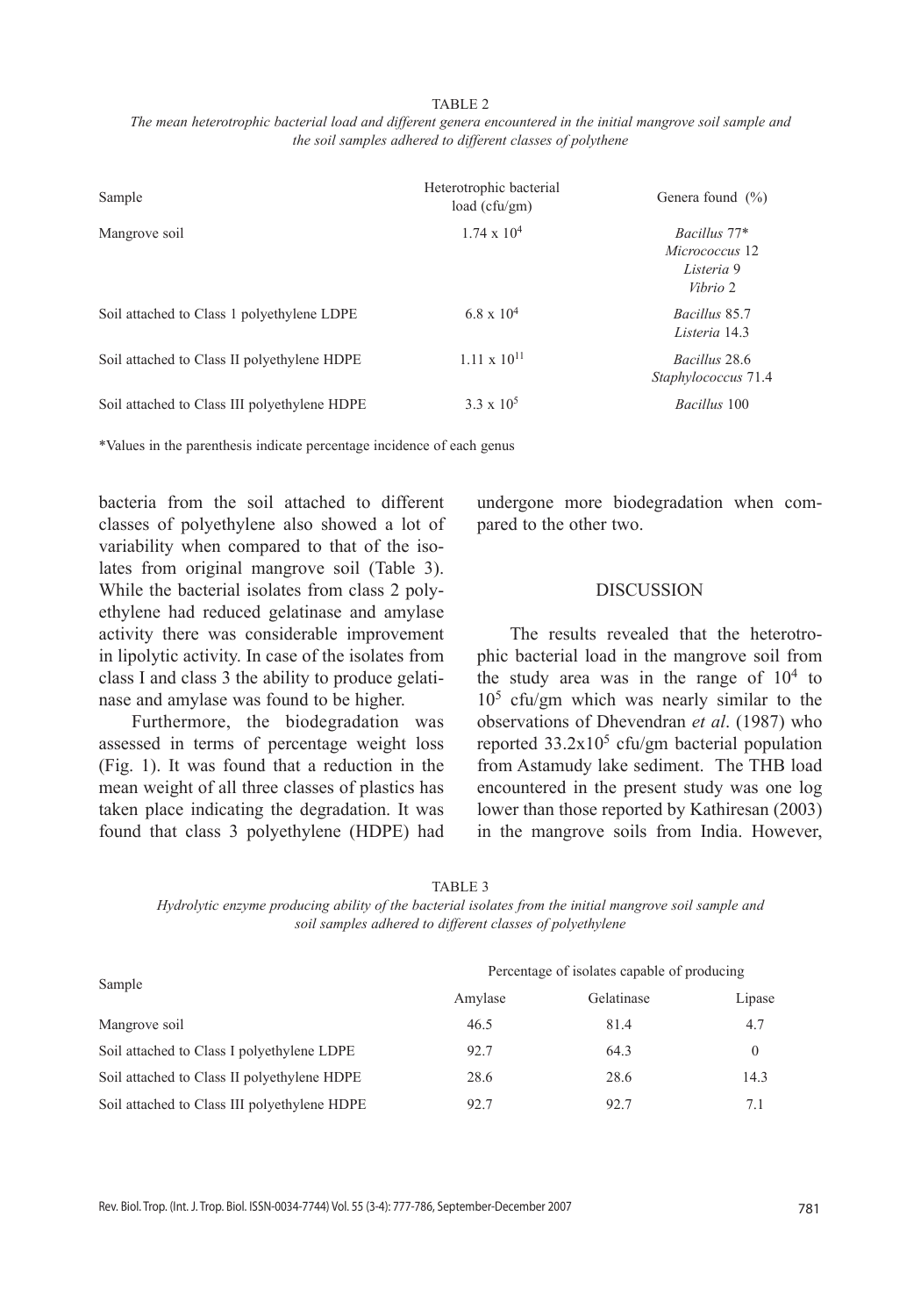such variation can occur between different geographical locations owing to differences in the environmental parameters. However the bacterial load was relatively lower when compared to results from various researchers (Hermansson *et al*. 2001, Dellamatrice *et al*. 2004, Kolb *et al*. 2003). Detritus originating from the breakdown of mangrove leaves and woody tissues could be the major energy sources for the thriving microbial population. Estuarine sediments are rich in organic matter than that of the adjacent sea (Nixon and Lee 1982). The organic production is favoured by vegetation, texture of the sediment and degree of oxidation. Besides this the rain water run off through rivers, prevailing current and depth of occurrence also play and important role in the accumulation of organic mater (Purandara *et al*. 1987). The high load is possible as the mangrove soil is very rich in nutrients and organic matter that will help proliferation of different types of microorganisms. The fungal population is low when compared to bacterial population in the mangrove sediment. This may be due to the competition from the bacterial population and also due to the soil pH.

The predominant morphological group observed was Gram positive bacteria. Higher percentage of Gram positive bacteria was reported by Devendran *et al*. (1987) in the mangrove sediment from Pichavaram, India. Characterization of the bacterial isolates revealed that *Bacillus* was the dominant genera in the mangrove soil. It has been reported that Gram positive bacteria such as *Bacillus* are one of the important components of the soil microbial community (Prescott *et al*. 1996). This could be due to the spore forming nature of *Bacillus* as endospore forming bacteria are widely distributed in soil habitats. Soil conditions are often extremely variable and endospores are an obvious advantage in surviving periods of dryness or nutrient deprivation. Other genera such as *Micrococcus*, *Listeria* and *Vibrio* were also encountered in the mangrove soil samples. *Vibrio* is a typical halophilic bacterium and its presence in mangrove soil was obvious. Occurrence of other

two genera such as *Listeria* and *Micrococcus* in the soil samples has also been previously reported (Prescott *et al*. 1996).

Results of the load and generic composition of the THB in the soil attached to different polythene samples used for degradation studies clearly revealed the changes in these parameters in the soils attached to different classes of polythene. Results indicated that the soil attached to the class 2 polythene (HDPE) had a very high bacterial load  $(112x10^9 \text{ cftu/g})$ compared to the other two types of polyethylene. This indicates the ability of the bacteria attached to the class 2 polythene to use it as a source of nutrient and resultant growth. Abundance of polymer degrading microorganisms in a seabed solid waste disposal site has been reported by Ishigaka *et al.* (2000). They had reported that population sizes of polymer degrading microorganisms (PDM's) correlated to those of heterotrophic bacteria and the counts of aerobic heterotrophic bacteria and PDM's were found to be higher. An increase of bacterial population correlated with the signs of disintegration of mechanical properties of natural polymer (NP) films, indicating the role of biotic component in degradation process (Orhan *et al*. 2004). Our findings are also similar to the observations of Imam *et al*. (1999) who investigated the degradation of starch–poly (b-hydroxybutyrate-Co-bhydroxyvalerate) bioplastic in tropical coastal waters. They observed that significant biodegradation occurred only after colonization of the plastic, a parameter that was dependent on the resident microbial populations. Therefore, it can be reasonably inferred that an increase in the bacterial load has correlation with degradation of the polymer. Webb *et al*. (2000) studied the fungal colonization and biodeterioration of plasticized polyvinyl chloride *in situ* an *ex situ* conditions and suggested that microbial succession may occur during the long periods of exposure in *in situ*. They have identified *Aureobasidium pullulans* was the principal colonizing fungus and a group of yeasts and yeast-like fungi, including *Rhodotorula aurantiaca* and *Kluyveromyces* spp.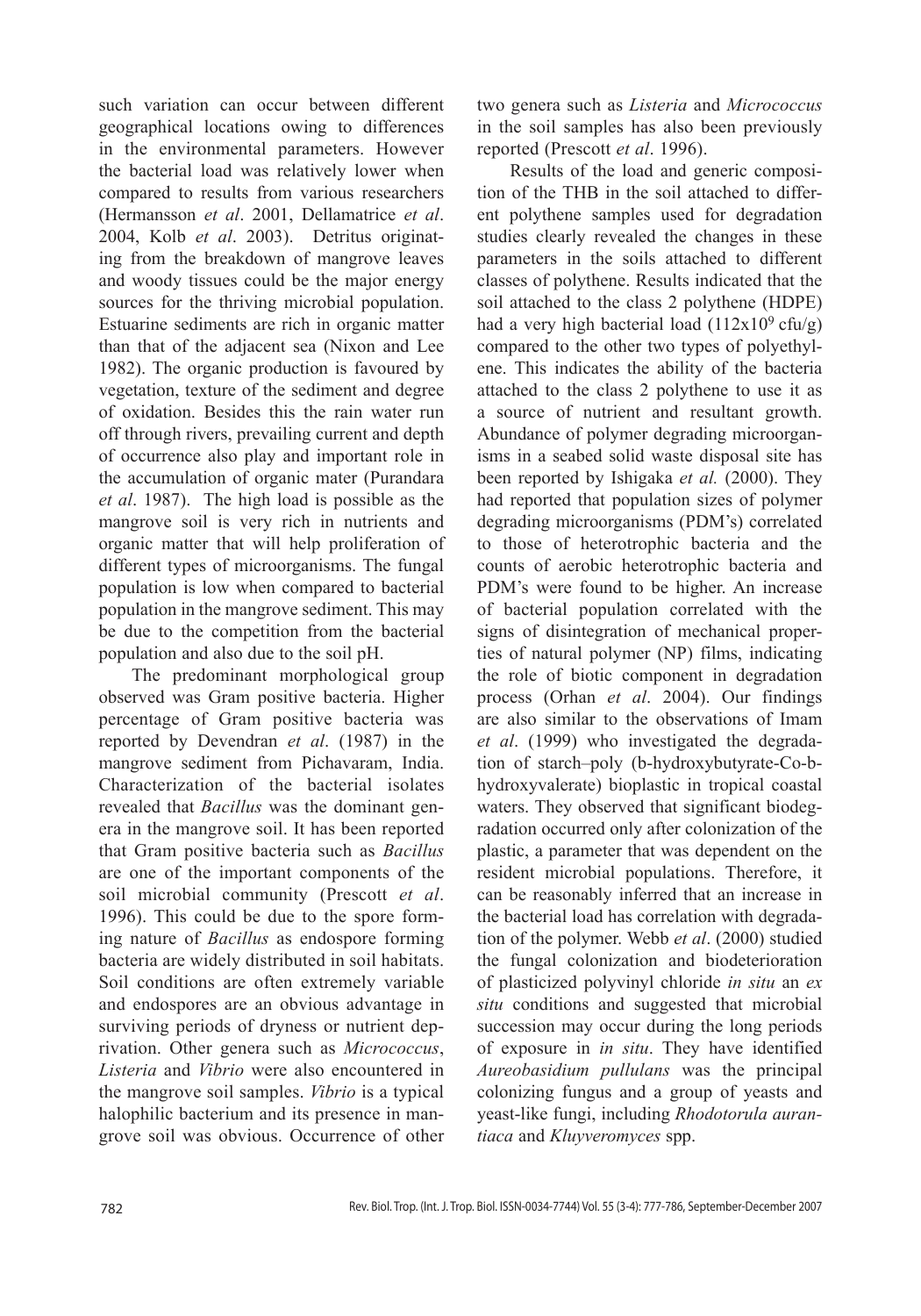The characterization of the bacterial genera also showed the variation in terms of the dominant genera in the soil attached to different classes of polythene. While class 3 (HDPE) and class I (LDPE) polythene had *Bacillus* as the dominant genera, class 2 polythene had *Staphylococcus* as the dominant genera. Although this point has not been proven yet, there is a possibility that these different genera could be responsible for the biodegradation of different types of polythene. For example, *Staphylococcus* must be contributing more towards the degradation of class 2 polythyene while *Bacillus* towards class 1 and class 3 polyethylene. Previous studies reported that *Bacillus* sp. showed more degradation in different blends of poly (ε-caprolactone) and poly (vinyl butyral) (Rohindra *et al*. 2003). The presence of other genera apart from the dominating ones shows that more than one bacteria could be responsible for the degradation of a particular type of polythene. The field tests such as burying plastic samples in soil have been widely conducted for their biodegradation because of the similarity to actual conditions of use or disposal. The biodegradation of plastics proceeds actively under different soil conditions according to their properties, because the microorganisms responsible for the degradation differ from each other and they have their own optimal growth conditions in the soil (Orhan *et al*. 2004).

The evaluation of the production of hydrolytic enzymes by the isolated heterotrophic bacteria from the soil attached to different classes of polythene also showed a lot of variability when compared to that of the isolates from original mangrove soil. While the bacterial isolates from class 2 polythene had reduced gelatinase and amylase activity there was considerable improvement in lipolytic activity. In case of the isolates from class I and class 3, the ability to produce gelatinase and amylase were found to be higher. The results are indicative of variability in the physiological capabilities of isolates attached to different classes of polythene. Studies revealed that the *Bacillus* sp. consume waste thousand times faster than the types of bacteria that are naturally present in the waste. Also, the mangrove microflora were found to be diverse with respect to enzymatic activities (Zahir *et al*. 2001, Rawte *et al*. 2002). The mechanism of degradation of polythene and plastic is not fully known. This may be due to the compounds secreted extracellularly by the microbes that may break the complex molecular structure of plastics (Kathiresan 2003). The degradation of different types of polymers by microorganisms under laboratory condition were reported by (Nakayama *et al*. 1997, Kesal *et al.*, 1997, Leferve *et al*. 2001). Several workers had reported that the enzymatic activity of the microorganism is responsible for the degradation of polythene and several biodegradable plastics. Uchida *et al*. (2000) has reported that during degradation, a lipase activity was observed in the culture broth properties of a bacterium which degrades a biodegradable plastic. It is also reported that both protease and esterase activities, which may be involved in the degradation of plastics, were constitutively detected in the culture broth (Kambe *et al*. 1999).

The biodegradation was assessed in terms of percentage weight loss (Fig. 1). Previous researchers (Abou-Zeid *et al*. 2001) have used this method to carry out similar studies. It was found that a reduction in the mean weight of all three classes of plastics has taken place indicating the degradation. The reduction could be due to the hydrolysis process, which is comparable to the findings Grima *et al.* (2000) who has reported that in polymer degradation the mechanisms are typically biological hydrolysis and biological oxidation. It was found that class 3 polyethylene (HDPE) had undergone more biodegradation when compared to the other two. The degradation levels were comparable to the findings of Kathiresan (2003). This could be due to the additives present in the plastic. The high percentage weight loss of ploythene and plastic in our results reveals mangrove soil can be a source of factors responsible for the degradation of plastic materials. The factors may include microbes, moisture, heat, etc. The mangrove soil maintains moisture by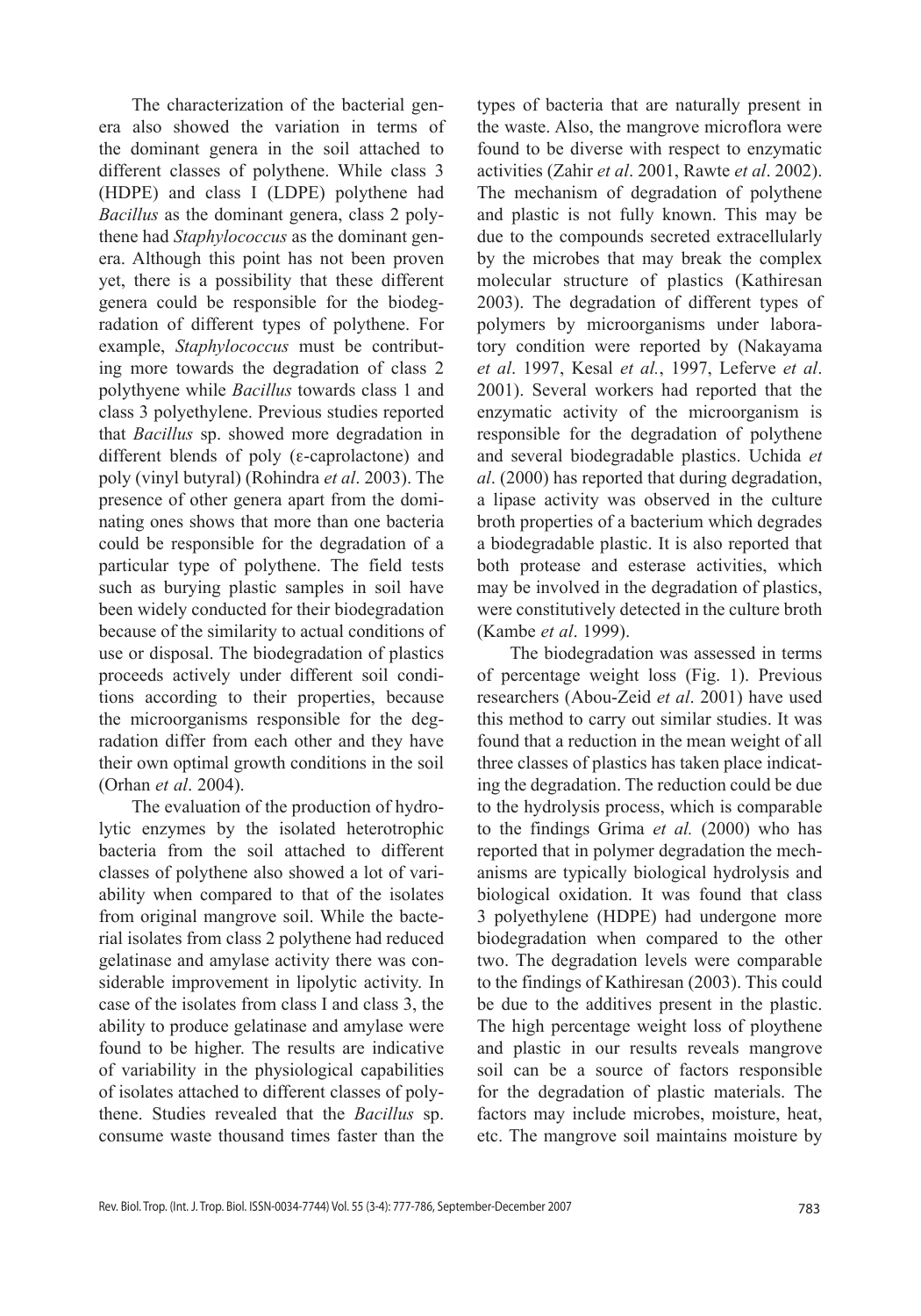tidal water flood during high tide and the soil gets heated during low tide when exposed to sunlight as well due to exothermic reactions of biological compounds in the soil (Kathiresan and Bingham 2001). Besides these abiotic conditions, microbial counts were also found to be high, perhaps favouring the degradation of plastics.

The difference in the melting point and delta H also shows the effect of additives. For example, the melting point and delta H of class 3 polythene is less compared to class 2 polythene although both are HDPE. This shows that due to the additives, the bonding strength in the polymer may have been reduced thus less energy and temperature was required to melt the plastic. Furthermore, the bonding in HDPE is linear and LDPE has branching in the chain. According to this the degradation rate should be more in class 1 polythene than in class 2 and 3. However this is not the case and this could be due to lack of additives in the LDPE. The additives increase the degradation rate by decreasing the melting point, the bonding strength and the glass transition temperature of the polymer. However, this research was very basic. More investigation can be done in order to get better understanding on the biodegradation of polythene. For example, in this research the degradation has been found based on the mean weight loss. Other properties such as the thickness, tensile strength and visual observation can also be used to find the degradation rate of the polymer.

The microbiological process which lead to the destruction of natural polymers such as starch, cellulose and proteins during exposure to soil are well understood (Colin 1981, Kenneth 1993). The useful lifetimes (normally measured by embrittlement) of films prepared from synthetic polymers when exposed to soil are now of relevance to many areas. The manner and rate of degradation of a polymer are dependent on the mechanism of degradation and on the acceleration of process. A variety of environmental factors such as oxygen, temperature, sunlight, water, stress, living organisms and pollutants may affect the

degradation of polymer. Therefore, it is important from the viewpoint of soil microbiology to determine the biodegradability of plastics and microorganisms responsible for it in each soil condition for reaching the general conclusion on its biodegradability.

In conclusion, the results revealed that the heterotrophic bacteria isolated from mangrove soil were capable of producing hydrolytic enzymes that can contribute to the degradation of polythene used in the present study. Also, there was a selection of different genera towards different classes of polythene indicating that different genera could be responsible for the degradation of different types of polythene. Results also showed that class 3 polythene had undergone more biodegradation. This could be due to the presence of additives which can increase the degradation rate by decreasing the melting point, delta H, bonding strength and glass transition temperature.

# Acknowledgments

The authors express their gratitude to the Director, School of Biological, Chemical and Environmental Sciences, The University of the South Pacific, for providing the facilities.

# **RESUMEN**

Se determinó la diversidad y la carga de bacterias heterotróficas, así como los hongos asociados al suelo del manglar de Suva, Islas Fiji, utilizando el método de conteo de placas, usado también para medir la capacidad de bacterias aisladas para producir enzimas hidrolíticas como amilasa, gelatinasa y lipasa. La carga bacteriana heterotrófica resultó ser considerablemente más alta que la carga funguicida. Hubo predominancia de bacterias "Gram-positivas" del género de *Bacillus*. Otros géneros encontrados fueron *Staphylococcus*, *Micrococcus*, *Listeria* y *Vibrio*. La eficacia de esta microflora en la degradación del polietileno comercial de bolsas hechas de polietileno de alta densidad (HDPE) y de baja densidad (LDPE) fue estudiada en el laboratorio por un periodo de ocho semanas. La biodegradación fue medida en términos de pérdida de peso, la cual indicó una disminución del 5 %. Después de ocho semanas en el suelo de un manglar, el polietileno clase 1 y clase 3 contenía fundamentalmente *Bacillus*, pero en el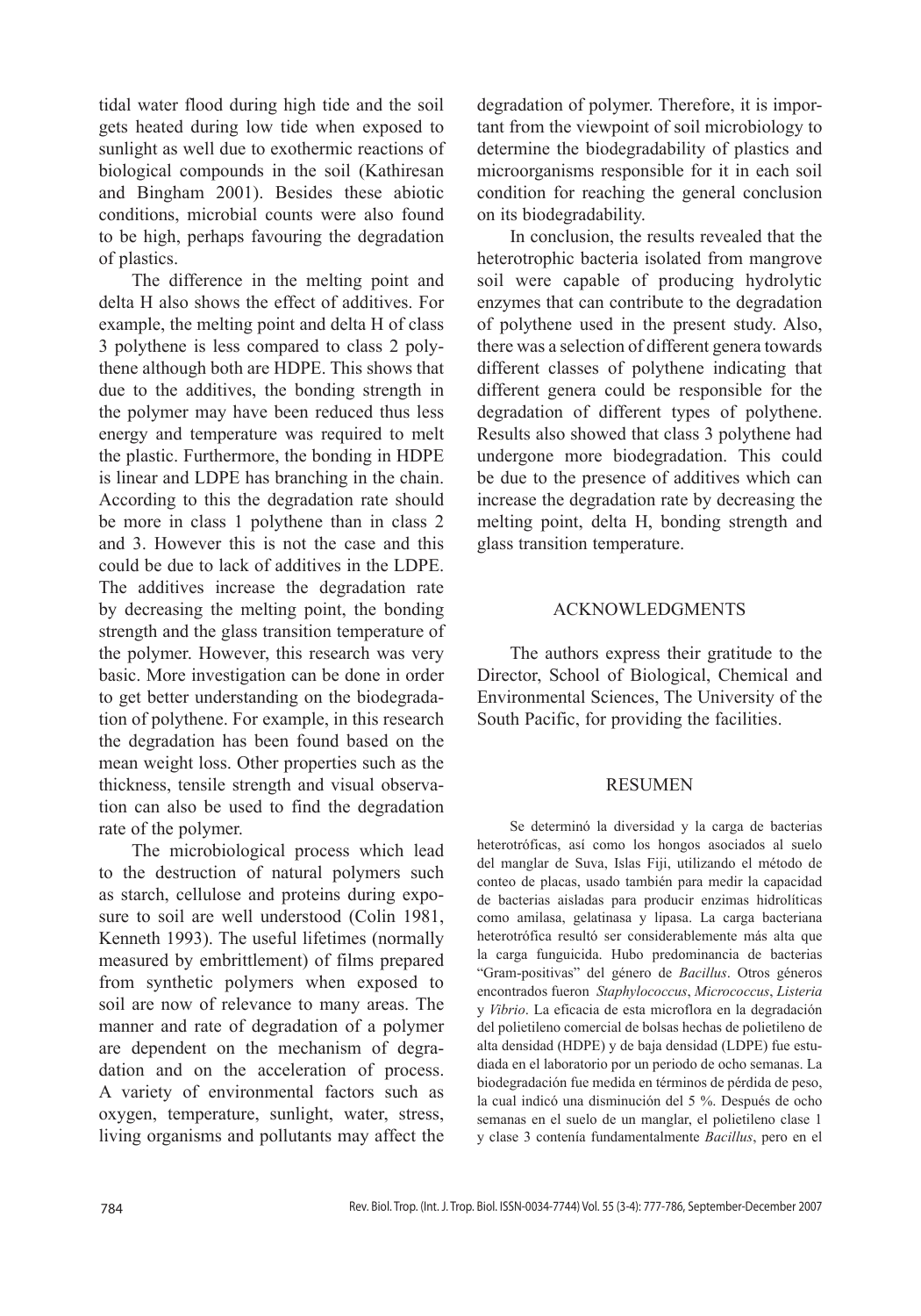polietileno clase 2 predominó el género *Staphylococcus.* Mientras que la mayoría de bacterias aisladas fueron capaces de producir enzimas hidrolíticas como la amilasa y la gelatinasa, la actividad lipolítica fue muy baja. La clase 2 (HDPE) experimentó la mayor biodegradación.

**Palabras clave:** Suelo de manglar, bacteria heterotrófica, contaminación plástica, degradación microbiana, biodegradación, enzimas hidrolíticas.

# **REFERENCES**

- Abou-Zeid, D.M., R.J. Muller & W.D. Deckwer. 2001. Degradation of natural and synthetic polyesters under anaerobic conditions. J. Biotechnol. 86: 113-126.
- Buchanan, R.M. & N.E. Gibbons. 1979. Bergey's Manual of Determinative Bacteriology. Williams and Wilkins, Baltimore, Maryland, USA.
- Colin, G., J.D. Cooney, D.J. Carlsson & D.M. Wiles. 1981. Deterioration of plastic films under soil burial conditions. J. Appl. Polym. Sci*.* 26: 509–519.
- Dellamatrice, P.M & R.T.R. Montero. 2004. Isolation of diuron-degrading bacteria from treated soil. Int. J. Br. Arch. Biol. Technol. 43: 999-1003.
- Devendran, K., K. Maya & P. Natarajan. 1987. Studies on microbial ecology of south- west coast of India. Proceedings of the National Seminary on Estuarine Management, New Delhi, India, p 425.
- Imam, S.H., S.H. Gordon, R.L. Shogren, T.R. Tosteson, N.S. Govind & R.V. Greene. 1999. Degradation of starch– poly (b-Hydroxybutyrate-Co-b- Hydroxyvalerate) bioplastic in tropical coastal waters. Appl. Environ. Microbiol*.* 65: 431-437.
- Ishigaka, T., W. Sugano, M. Ike, Y. Kawagoshi & M. Fujita. 2000. Abundance of polymers degrading microorganisms in sea based solid waste disposal site. J. Basic Microbiol*.* 40: 177-186.
- Grima, S., V. Bellon-Maurel, P. Feuilloley & F. Silvestre. 2000. Aerobic biodegradation of polymers in solid state conditions: A review of environmental and physicochemical parameter settings in laboratory simulations. J. Poly. Environ*.* 8: 183-195.
- Hermansson, A. & P. Eric Lindgren. 2001. Quantification of ammonia-oxidizing bacteria in arable soil by realtime PCR. Appl. Environ. Microbiol*.* 67: 972–976.
- Kesal, C.D., C.V. Wauven & C. David. 1997. Biodegradation of polycap-rolactone and its blends with poly (vinyl

alcohol) by microorganisms from a compost of house hold refuse. Polym. Degrad. Stab. 55: 107-113.

- Kathiresan, K. 2003. Polyethylene and plastic degrading microbes in an Indian mangrove soil. Rev. Biol. Trop*.* 51: 629-634.
- Kathiresan, K & B.L. Bingham. 2001. Biology of mangrove ecosystems. Advances Mar. Miol. 40: 81-251.
- Kambe, T.N., Y.S. Akutsu, N. Nomura, F. Onuma & T. Nakahara. 1999. Microbial degradation of polyurethane, polyester polyurethanes and polyether polyurethanes. Appl. Microbiol. Biotechnol. 51: 134 -140.
- Kenneth, E.J., A.L. Pometto & Z.L. Nikolov. 1993. Degradation of degradable starch-polythene plastics in a compost environment. J. App. Env. Mic. 59: 1255–1261.
- Kolb, S., C. Knief, S. Stubner & R. Conrad. 2003. Quantitative detection of methanotrophs in soil by novel. *pmoA*-targeted real-time PCR assays. Appl. Environ. Microbiol*.* 69: 2423–2429.
- Lefevre, C., A. Tidjani, C.V. Wauven & C. David. 2002. The interaction mechanism between microorganisms and substrate in the biodegradation of polycaprolactone. J. Appl. Poly. Sci. 83: 1334 -1340.
- Nakayama, A., N. Kawasaki, Y. Maeda, I. Arvanitoyannis, S. Aiba & N. Yamamoto. 1997. Study on the biodegradability of poly (valerolactone co-L-lactide). J. Appl. Poly. Sci. 66: 741-748.
- Nixon, S.W & V. Lee. 1982. The flux of carbon, nitrogen and phosphate betweens coastal lagoons and offshore waters. Tech. Paper Mar. Sci. 33: 7-14.
- Oda, Y., N. Oida, T. Urakami & K. Tonomura. 1998. Polycaprolactone depolymerase produced by the bacteriaum *Alcaligenes faecalis*. FEMS Micobiol. Lett. 150: 339-343.
- Orhan, Y., J. Hrenoviæ & H. Büyükgüngör. 2004. Biodegradation of plastic compost bags under controlled soil conditions. Acta Chim. Slov*.* 51: 579-588.
- Prescott, L.M., J.P. Harley & A.D. Klein. 1996. Microbiology*.*  McGraw Hill, New York, New York, USA.
- Purandara, B.K. & Y.L. Dora. 1987. Studies on texture and organic matter in the sediments of Vembanad lake